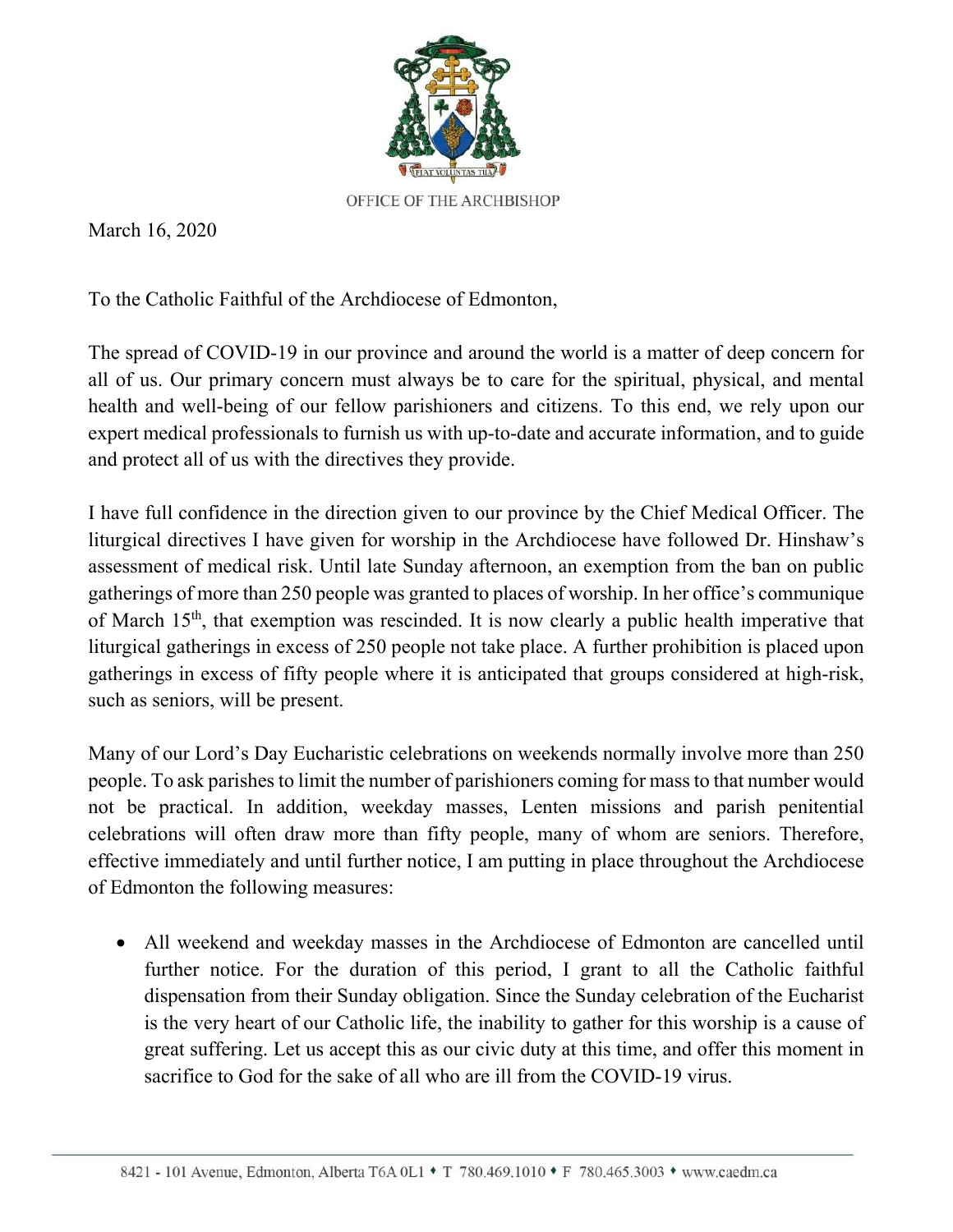In these extraordinary circumstances, I encourage everyone to participate "remotely" in the celebration of the Eucharist by tuning in to daily mass on Salt+Light TV or Vision TV, or online at dailytvmass.com/daily-tv-mass. In addition, the Archdiocese will livestream Sunday mass at 10:30 a.m. from St. Joseph's Basilica. This can be accessed on our Archdiocesan website at caedm.ca. Some individual parishes may also offer a livestream Sunday mass; we shall make links to those available on our website. These will provide us with yet one more way to pray for the sick and for those who care for them.

With respect to the Liturgies of Holy Week, further directions will be forthcoming in due course.

- All Lenten parish missions are cancelled. Parishes may consider livestreaming or recording the presentation of the speaker for posting on the parish website, but no public gathering is to be held.
- All parish penitential celebrations are cancelled. Priests will remain available to hear confessions, but the use of the confessional is prohibited throughout the period of this pandemic. Instead, confessions will be heard face-to-face in reconciliation chapels or other spaces that both protect confidentiality and allow the medically requisite distancing between priest and penitent. Those who wish to confess anonymously behind a screen are invited to wait until after the pandemic, and are reminded that the obligation to confess serious sin once annually does not need to be fulfilled prior to Easter; it can take place at any time throughout the year. Of course, our priests stand ready to visit persons in hospital or confined to home who request Holy Communion, Confession or the Sacrament of the Sick. In every case they are expected to practice appropriate risk mitigation.
- All celebrations of Baptism, First Eucharist, First Reconciliation and Confirmation are postponed until the Chief Medical Officer has advised that the pandemic has ended. At that point, I shall grant to our pastors any necessary delegation enabling them to celebrate these sacraments at times they themselves determine in consultation with parents and guardians. This directive applies likewise to the celebration of initiation into the Catholic Church at the Easter Vigil. This, too, is to be postponed until the Chief Medical Officer has advised that the pandemic is ended.